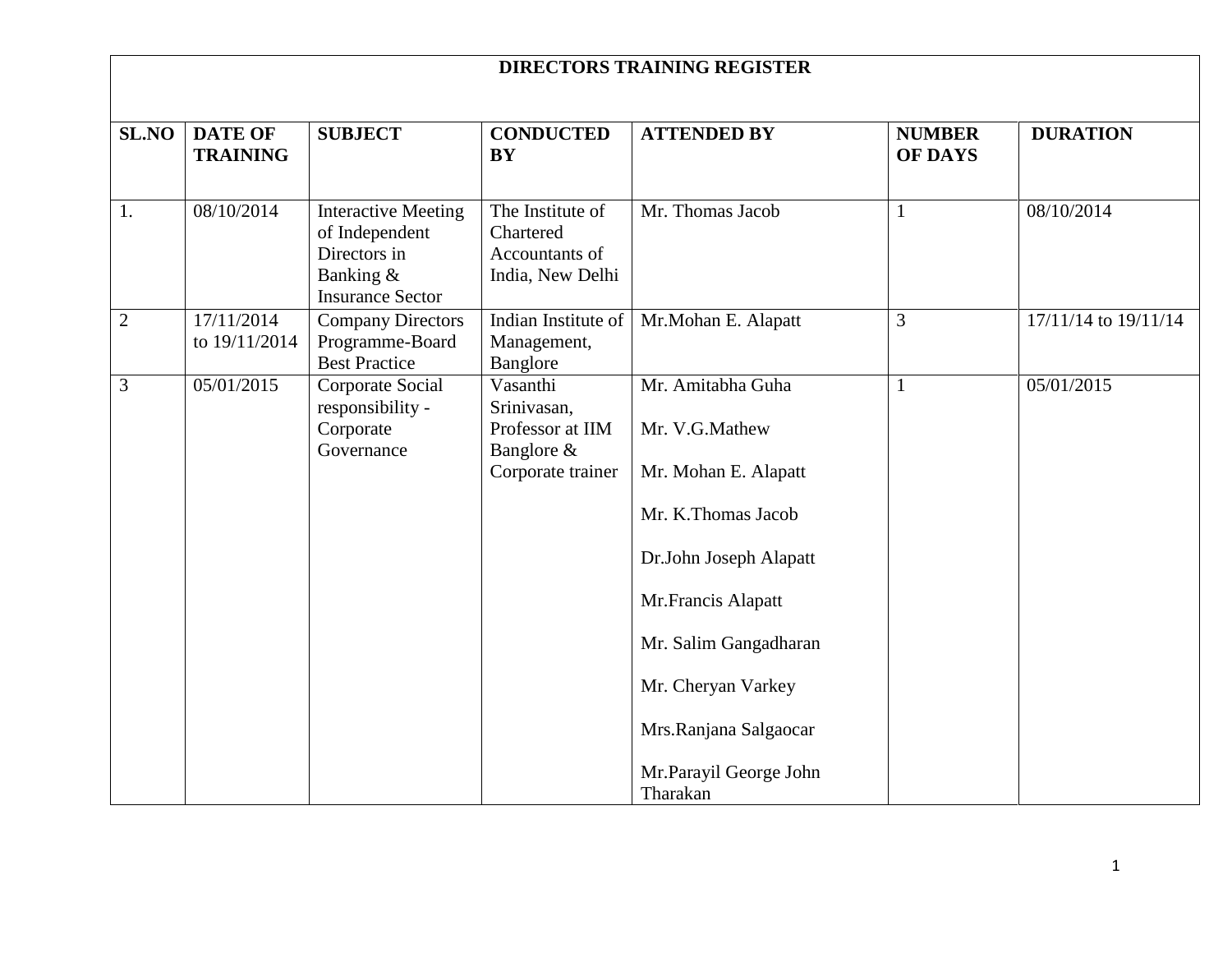|                |                                   |                                                                                   |                                                                                                         | <b>DIRECTORS TRAINING REGISTER</b>                                                                                                                                                                                                              |                                 |                 |
|----------------|-----------------------------------|-----------------------------------------------------------------------------------|---------------------------------------------------------------------------------------------------------|-------------------------------------------------------------------------------------------------------------------------------------------------------------------------------------------------------------------------------------------------|---------------------------------|-----------------|
| SL.NO          | <b>DATE OF</b><br><b>TRAINING</b> | <b>SUBJECT</b>                                                                    | <b>CONDUCTED</b><br><b>BY</b>                                                                           | <b>ATTENDED BY</b>                                                                                                                                                                                                                              | <b>NUMBER</b><br><b>OF DAYS</b> | <b>DURATION</b> |
| $\overline{4}$ | 24/02/2015                        | Roles &<br>Responsibilities of<br>Directors under<br>New Companies<br>Act, 2013.  | Dr. K.S.<br>Ravichandran,<br>KSR&Co,<br>Company<br>Secretaries LLP,<br>Coimbatore                       | Mr. Amitabha Guha<br>Mr. V.G.Mathew<br>Mr. Mohan E. Alapatt<br>Mr. K.Thomas Jacob<br>Dr.John Joseph Alapatt<br>Mr.Francis Alapatt<br>Mr. Salim Gangadharan<br>Mr. Cheryan Varkey<br>Mrs.Ranjana Salgaocar<br>Mr.Parayil George John<br>Tharakan | $\mathbf{1}$                    | 24/02/2015      |
| 5              | 04/07/2015                        | <b>Round Table</b><br>Interface of CA<br>Directors-A<br>collaborative<br>learning | Professional<br>Development<br>Committee of the<br>Institute of<br>Chartered<br>Accountants of<br>India | Mr. K. Thomas Jacob                                                                                                                                                                                                                             | $\mathbf{1}$                    | 04/07/2015      |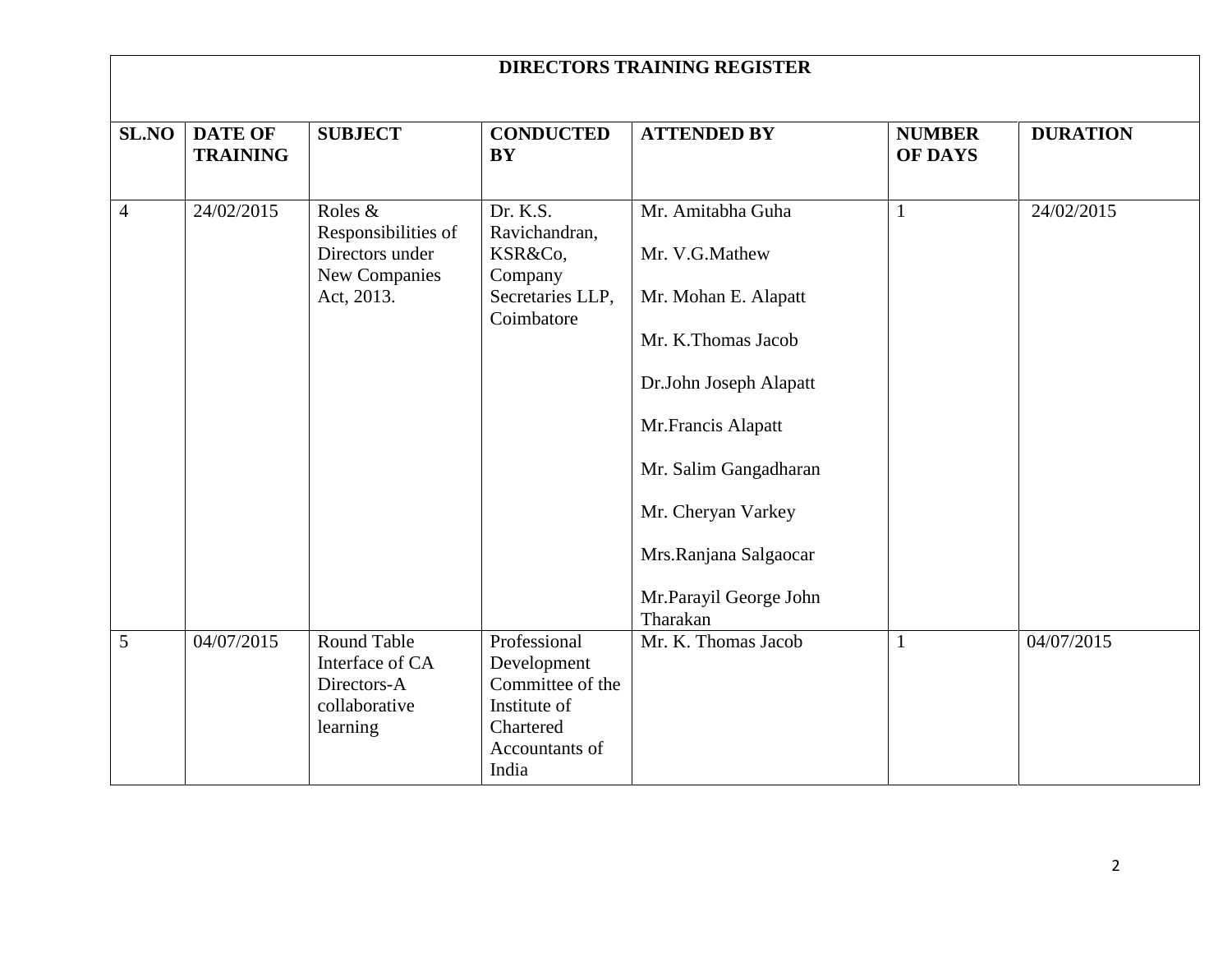|       | <b>DIRECTORS TRAINING REGISTER</b> |                                                                       |                                                                                                   |                                                                                                                                                                                                                                                 |                                 |                             |  |
|-------|------------------------------------|-----------------------------------------------------------------------|---------------------------------------------------------------------------------------------------|-------------------------------------------------------------------------------------------------------------------------------------------------------------------------------------------------------------------------------------------------|---------------------------------|-----------------------------|--|
| SL.NO | <b>DATE OF</b><br><b>TRAINING</b>  | <b>SUBJECT</b>                                                        | <b>CONDUCTED</b><br><b>BY</b>                                                                     | <b>ATTENDED BY</b>                                                                                                                                                                                                                              | <b>NUMBER</b><br><b>OF DAYS</b> | <b>DURATION</b>             |  |
| 6     | 27/07/2015 to<br>28/07/2015        | Seminar on IT<br>Strategy and<br>Governance for<br>Directors of Banks | Institute for<br>Development and<br>Research in<br>Banking<br>Technology<br>(IBRBT),<br>Hyderabad | Mr. K. Thomas Jacob<br>Mr. Mohan E. Alapatt                                                                                                                                                                                                     | $\overline{2}$                  | 27/07/2015 to<br>28/07/2015 |  |
| 7.    | 05/08/2015                         | Training on Risk<br>Management                                        | Ernst & Young                                                                                     | Mr. Amitabha Guha<br>Mr. V.G.Mathew<br>Mr. Mohan E. Alapatt<br>Mr. K.Thomas Jacob<br>Dr.John Joseph Alapatt<br>Mr.Francis Alapatt<br>Mr. Salim Gangadharan<br>Mr. Cheryan Varkey<br>Mrs.Ranjana Salgaocar<br>Mr.Parayil George John<br>Tharakan | 1                               | 05/08/2015                  |  |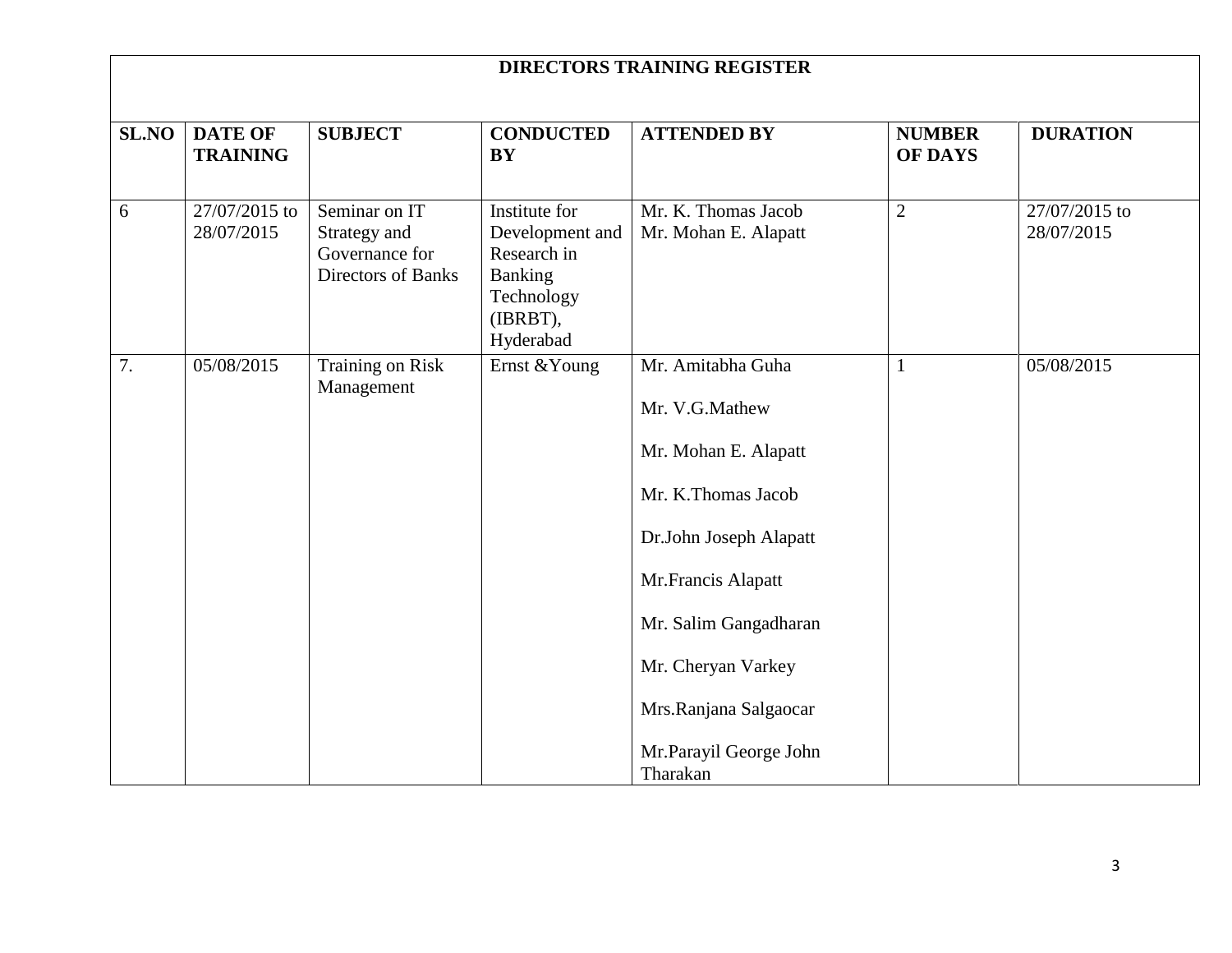|       | <b>DIRECTORS TRAINING REGISTER</b> |                                                                               |                                                                                   |                                                                                                                                                            |                                 |                 |  |
|-------|------------------------------------|-------------------------------------------------------------------------------|-----------------------------------------------------------------------------------|------------------------------------------------------------------------------------------------------------------------------------------------------------|---------------------------------|-----------------|--|
| SL.NO | <b>DATE OF</b><br><b>TRAINING</b>  | <b>SUBJECT</b>                                                                | <b>CONDUCTED</b><br><b>BY</b>                                                     | <b>ATTENDED BY</b>                                                                                                                                         | <b>NUMBER</b><br><b>OF DAYS</b> | <b>DURATION</b> |  |
| 8.    | 30/12/2015                         | Training on Internal<br><b>Financial Controls</b>                             | Deloitte Haskins<br>& Sells,<br>Chartered<br><b>Accountants</b>                   | Mr. Amitabha Guha<br>Mr. V.G.Mathew<br>Mr. Mohan E. Alapatt<br>Mr. K.Thomas Jacob<br>Dr.John Joseph Alapatt<br>Mr. Salim Gangadharan<br>Mr. Cheryan Varkey | $\mathbf{1}$                    | 30/12/2015      |  |
| 9.    | 01/03/2016                         | Director's<br>Responsibility under<br>Corporate<br>Governance<br>requirements | Dr. K.S.<br>Ravichandran,<br>KSR&Co,<br>Company<br>Secretaries LLP,<br>Coimbatore | Mr. Amitabha Guha<br>Mr. V.G.Mathew<br>Mr. Mohan E. Alapatt<br>Mr. K.Thomas Jacob<br>Dr.John Joseph Alapatt<br>Mr. Salim Gangadharan<br>Mr. Cheryan Varkey | 1                               | 01/03/2016      |  |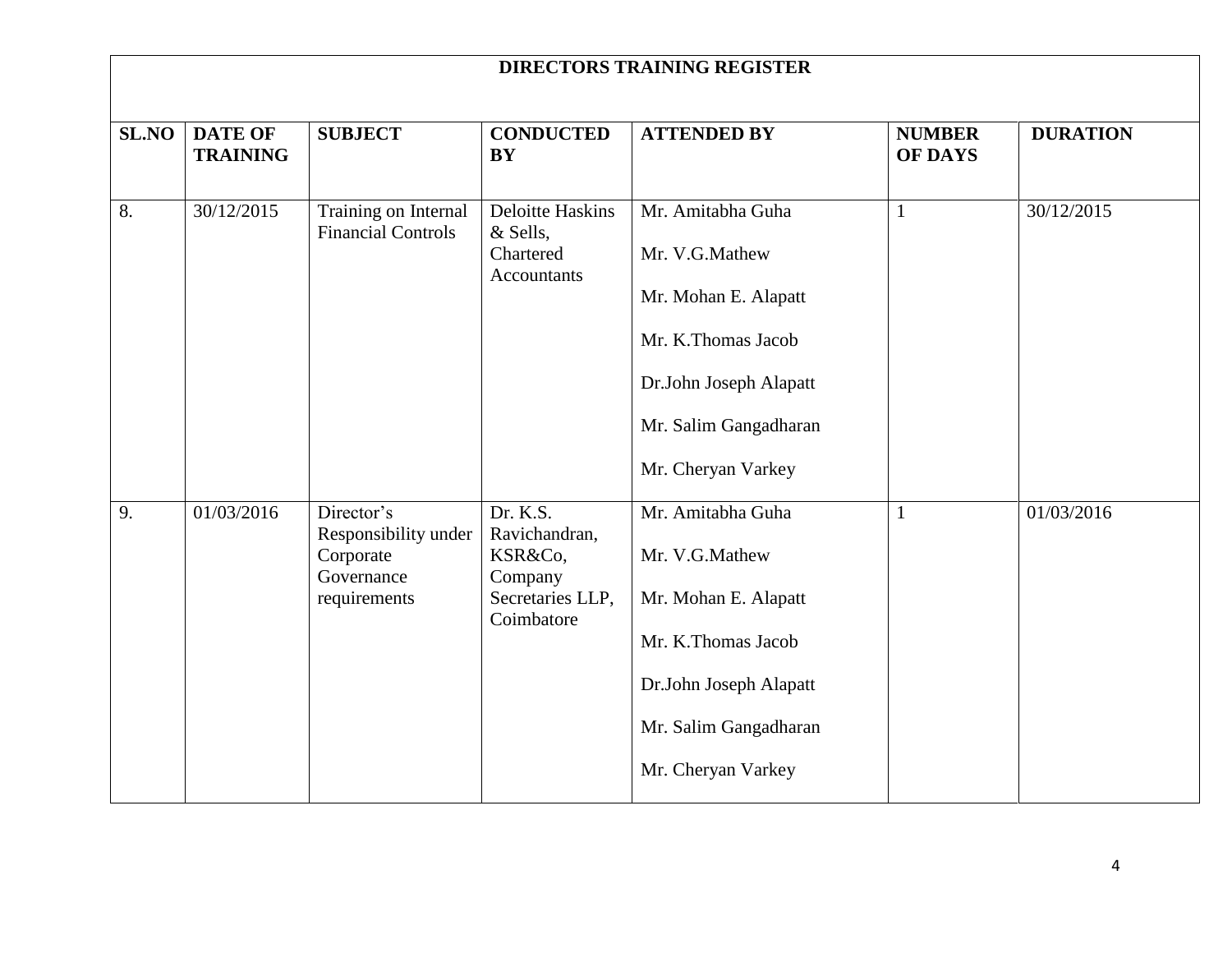|              |                                   |                                                                                 |                                                         | <b>DIRECTORS TRAINING REGISTER</b>                                                                                                                                                                                                              |                                 |                 |
|--------------|-----------------------------------|---------------------------------------------------------------------------------|---------------------------------------------------------|-------------------------------------------------------------------------------------------------------------------------------------------------------------------------------------------------------------------------------------------------|---------------------------------|-----------------|
| <b>SL.NO</b> | <b>DATE OF</b><br><b>TRAINING</b> | <b>SUBJECT</b>                                                                  | <b>CONDUCTED</b><br><b>BY</b>                           | <b>ATTENDED BY</b>                                                                                                                                                                                                                              | <b>NUMBER</b><br><b>OF DAYS</b> | <b>DURATION</b> |
| 10.          | 01/09/2016                        | Presentation on Risk<br>Governance                                              | Salim<br>Gangadharan,<br>Independent<br>Director        | Mr. Amitabha Guha<br>Mr. V.G.Mathew<br>Mr. Mohan E. Alapatt<br>Mr. K.Thomas Jacob<br>Dr.John Joseph Alapatt<br>Mr.Francis Alapatt<br>Mr. Salim Gangadharan<br>Mr. Cheryan Varkey<br>Mrs.Ranjana Salgaocar<br>Mr.Parayil George John<br>Tharakan | $\mathbf{1}$                    | 01/09/2016      |
| 11.          | 01/09/2016                        | Presentation/training<br>by consultant on<br>implementation of<br><b>IND-AS</b> | Price Waterhouse<br>Chartered<br><b>Accountants LLP</b> | Mr. Amitabha Guha<br>Mr. V.G.Mathew<br>Mr. Mohan E. Alapatt<br>Mr. K.Thomas Jacob<br>Dr.John Joseph Alapatt                                                                                                                                     | $\mathbf{1}$                    | 01/09/2016      |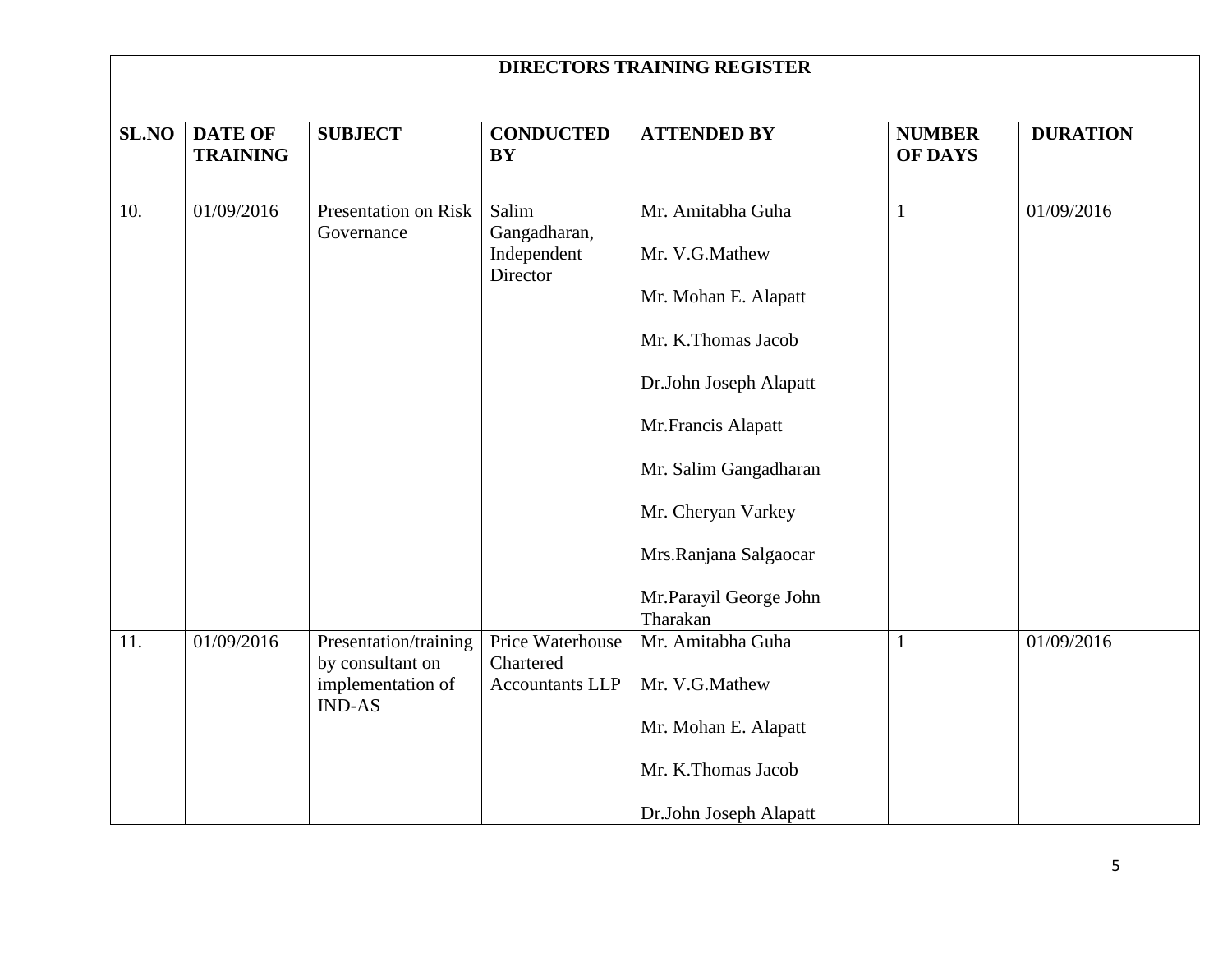|              | <b>DIRECTORS TRAINING REGISTER</b>                               |                                                                                       |                                                                                                   |                                                                                                                                                                             |                                 |                                                               |  |
|--------------|------------------------------------------------------------------|---------------------------------------------------------------------------------------|---------------------------------------------------------------------------------------------------|-----------------------------------------------------------------------------------------------------------------------------------------------------------------------------|---------------------------------|---------------------------------------------------------------|--|
| <b>SL.NO</b> | <b>DATE OF</b><br><b>TRAINING</b>                                | <b>SUBJECT</b>                                                                        | <b>CONDUCTED</b><br><b>BY</b>                                                                     | <b>ATTENDED BY</b>                                                                                                                                                          | <b>NUMBER</b><br><b>OF DAYS</b> | <b>DURATION</b>                                               |  |
| 12.          | 16/09/2016<br>to 1709/2016<br>and<br>23/09/2016 to<br>24/09/2016 | <b>IND-AS Master</b><br><b>Class-Practical</b><br>insights in transition<br>to IND-AS | Ernst & Young                                                                                     | Mr.Francis Alapatt<br>Mr. Salim Gangadharan<br>Mr. Cheryan Varkey<br>Mrs.Ranjana Salgaocar<br>Mr.Parayil George John<br>Tharakan<br>K Thomas Jacob, Independent<br>Director | $\overline{4}$                  | 16/09/2016 to<br>1709/2016 and<br>23/09/2016 to<br>24/09/2016 |  |
| 13.          | 23/09/2016                                                       | Presentation on<br>"Technology<br>enabled avenues in<br>Bank"                         | Mr.Sanjay<br>Swamy,<br>Managing<br>Partner, Prime<br><b>Venture Partners</b><br>Volunteer, iSpirt | Mr. Amitabha Guha<br>Mr. V.G.Mathew<br>Mr. Mohan E. Alapatt<br>Mr. K.Thomas Jacob                                                                                           | $\mathbf{1}$                    | 23/09/2016                                                    |  |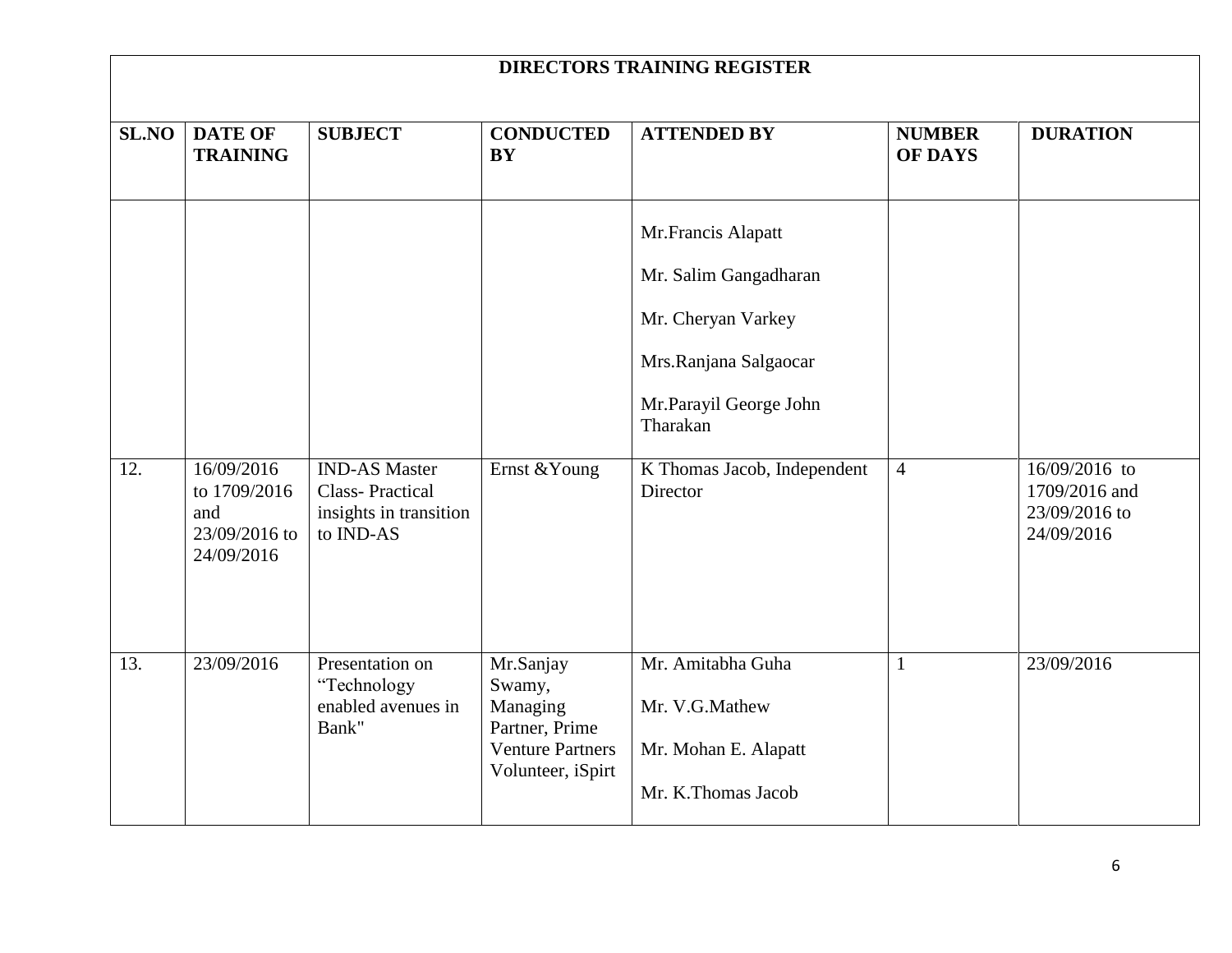|              | <b>DIRECTORS TRAINING REGISTER</b> |                                                                    |                                     |                                    |                                 |                             |
|--------------|------------------------------------|--------------------------------------------------------------------|-------------------------------------|------------------------------------|---------------------------------|-----------------------------|
| <b>SL.NO</b> | <b>DATE OF</b><br><b>TRAINING</b>  | <b>SUBJECT</b>                                                     | <b>CONDUCTED</b><br><b>BY</b>       | <b>ATTENDED BY</b>                 | <b>NUMBER</b><br><b>OF DAYS</b> | <b>DURATION</b>             |
|              |                                    |                                                                    |                                     | Dr.John Joseph Alapatt             |                                 |                             |
|              |                                    |                                                                    |                                     | Mr.Francis Alapatt                 |                                 |                             |
|              |                                    |                                                                    |                                     | Mr. Salim Gangadharan              |                                 |                             |
|              |                                    |                                                                    |                                     | Mr. Cheryan Varkey                 |                                 |                             |
|              |                                    |                                                                    |                                     | Mrs.Ranjana Salgaocar              |                                 |                             |
|              |                                    |                                                                    |                                     | Mr.Parayil George John<br>Tharakan |                                 |                             |
| 14.          | 29/05/2017 to<br>30/05/2017        | Program for Non-<br><b>Executive Directors</b><br>on the Boards of | Centre for<br>Advanced<br>Financial | Dr.John Joseph Alapatt             | $\overline{2}$                  | 29/05/2017 to<br>30/05/2017 |
|              |                                    | commercial banks                                                   | Research and<br>Learning            | Mr.Francis Alapatt                 |                                 |                             |
|              |                                    |                                                                    | (CAFRAL)                            | Mrs.Ranjana Salgaocar              |                                 |                             |
|              |                                    |                                                                    |                                     | Mr.Parayil George John<br>Tharakan |                                 |                             |
|              |                                    |                                                                    |                                     | Mr. Achal Kumar Gupta              |                                 |                             |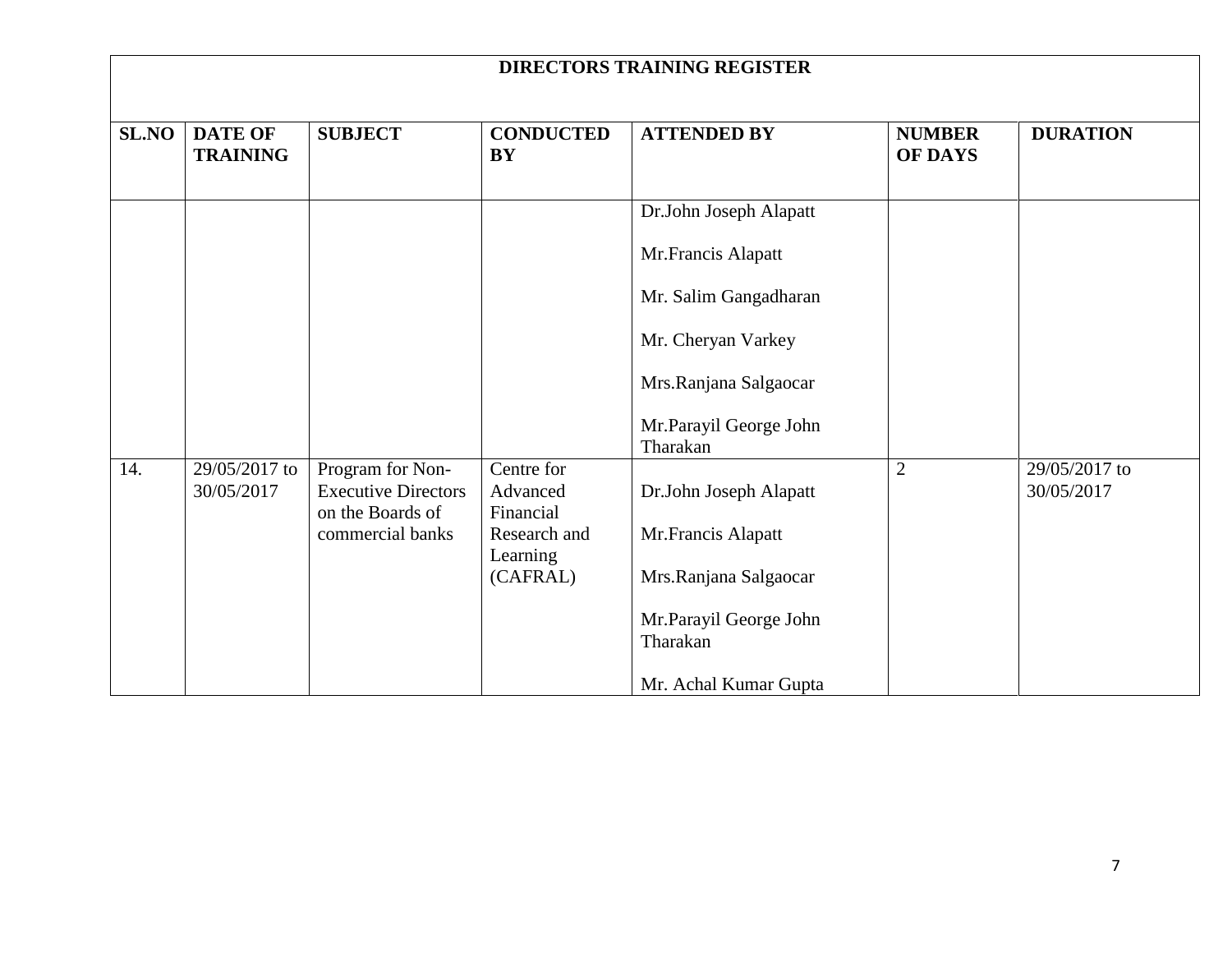| <b>DIRECTORS TRAINING REGISTER</b> |                                   |                                                            |                                                                                   |                                                                                                                                                                                                                                                     |                                 |                 |
|------------------------------------|-----------------------------------|------------------------------------------------------------|-----------------------------------------------------------------------------------|-----------------------------------------------------------------------------------------------------------------------------------------------------------------------------------------------------------------------------------------------------|---------------------------------|-----------------|
| SL.NO                              | <b>DATE OF</b><br><b>TRAINING</b> | <b>SUBJECT</b>                                             | <b>CONDUCTED</b><br><b>BY</b>                                                     | <b>ATTENDED BY</b>                                                                                                                                                                                                                                  | <b>NUMBER</b><br><b>OF DAYS</b> | <b>DURATION</b> |
| 15.                                | 10/07/2017                        | <b>Training Program</b><br>on Negotiation<br><b>Skills</b> | Mr. Vincent<br>D'Silva,<br>Executive<br>Director, Silva<br>Management<br>Services | Mr. Salim Gangadharan<br>Mr. V.G.Mathew<br>Mr. Mohan E. Alapatt<br>Mr. K.Thomas Jacob<br>Dr.John Joseph Alapatt<br>Mr.Francis Alapatt<br>Mr. Cheryan Varkey<br>Mrs.Ranjana Salgaocar<br>Mr.Parayil George John<br>Tharakan<br>Mr. Achal Kumar Gupta | $\mathbf{1}$                    | 10/07/2017      |
| 16.                                | 11/08/2017                        | <b>Session on Risk</b><br>sensitization                    | <b>RBI</b> Officials                                                              | Mr. Salim Gangadharan<br>Mr. V.G.Mathew<br>Mr. K.Thomas Jacob<br>Dr.John Joseph Alapatt                                                                                                                                                             | $\mathbf{1}$                    | 11/08/2017      |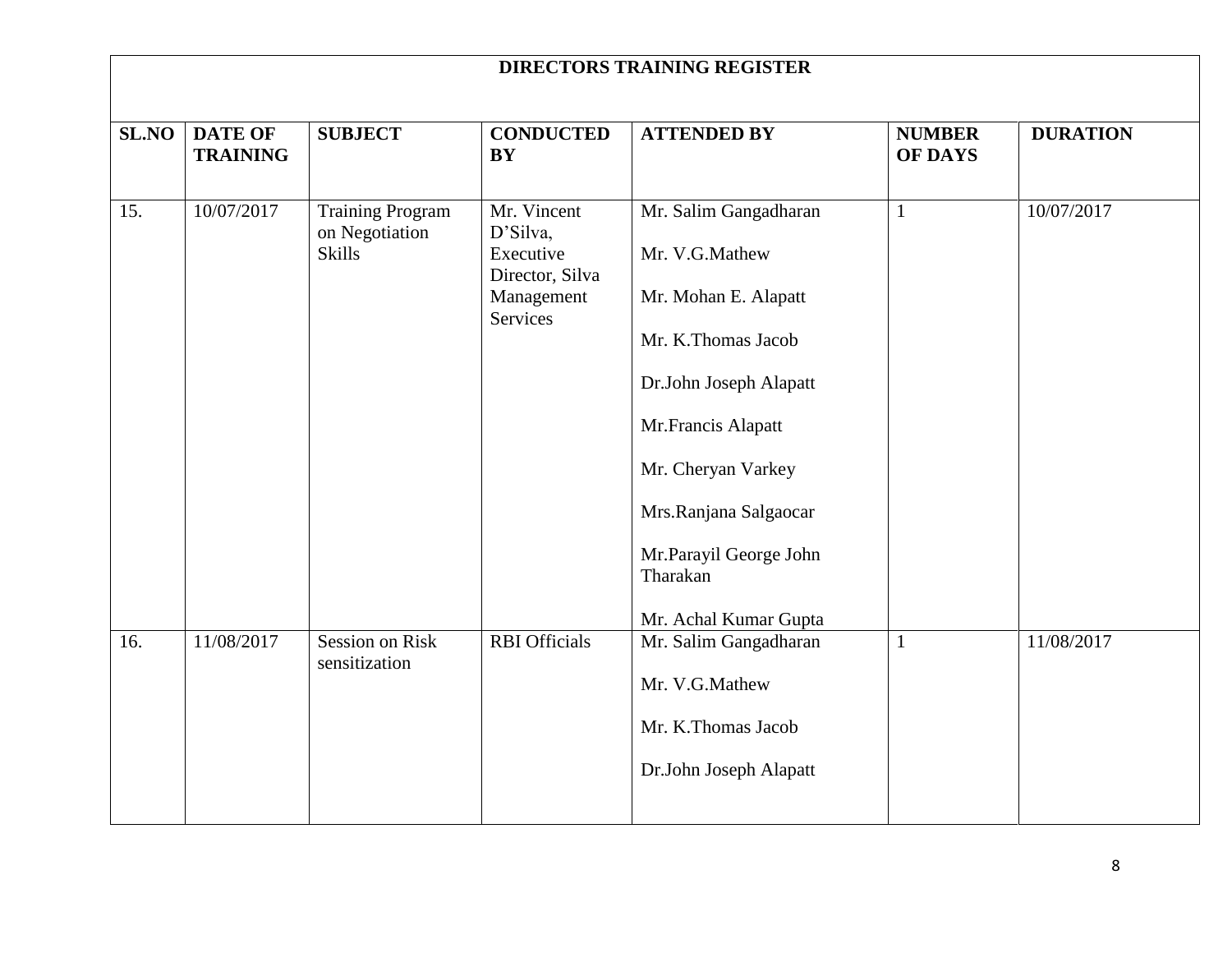|              | <b>DIRECTORS TRAINING REGISTER</b> |                                                                                                                                                           |                                |                                                                                                                                      |                                 |                 |
|--------------|------------------------------------|-----------------------------------------------------------------------------------------------------------------------------------------------------------|--------------------------------|--------------------------------------------------------------------------------------------------------------------------------------|---------------------------------|-----------------|
| <b>SL.NO</b> | <b>DATE OF</b><br><b>TRAINING</b>  | <b>SUBJECT</b>                                                                                                                                            | <b>CONDUCTED</b><br><b>BY</b>  | <b>ATTENDED BY</b>                                                                                                                   | <b>NUMBER</b><br><b>OF DAYS</b> | <b>DURATION</b> |
|              |                                    |                                                                                                                                                           |                                | Mr.Parayil George John<br>Tharakan                                                                                                   |                                 |                 |
|              |                                    |                                                                                                                                                           |                                | Mr. Achal Kumar Gupta                                                                                                                |                                 |                 |
| 17.          | 09/01/2018                         | The trends in<br><b>Banking</b><br>Technologies,<br>emerging cyber<br>threats, roles and<br>responsibilities of<br>various stakeholders<br>and legal $\&$ | Mr. Krishna<br>Sastry Pendyala | Mr. Salim Gangadharan<br>Mr. V.G.Mathew<br>Mr. Mohan E. Alapatt<br>Mr. K.Thomas Jacob                                                | $\mathbf{1}$                    | 09/01/2018      |
|              |                                    | regulatory issues.                                                                                                                                        |                                | Dr.John Joseph Alapatt<br>Mr.Francis Alapatt<br>Mrs.Ranjana Salgaocar<br>Mr.Parayil George John<br>Tharakan<br>Mr. Achal Kumar Gupta |                                 |                 |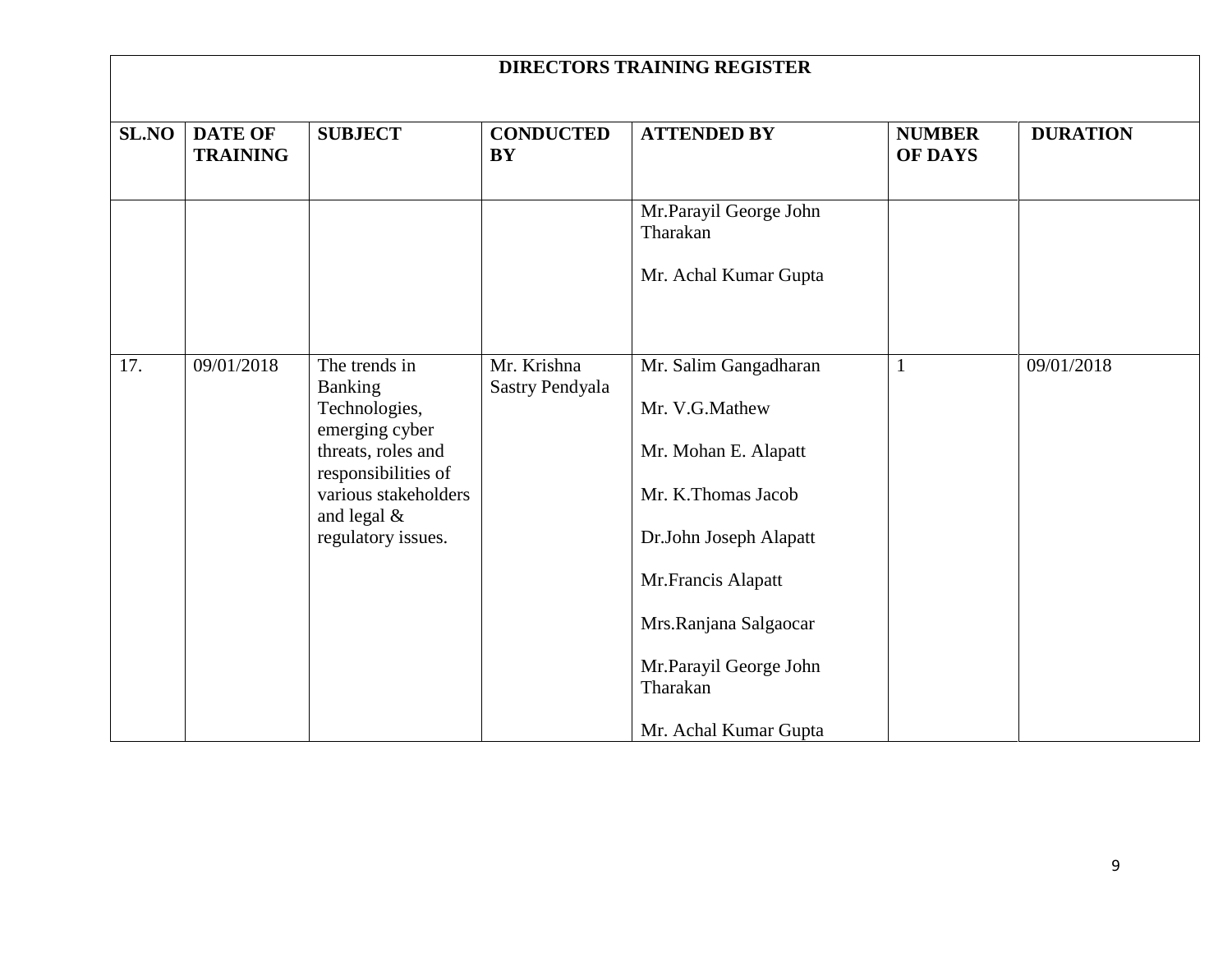|       | <b>DIRECTORS TRAINING REGISTER</b> |                                                                                                                                                                                                              |                                                                |                                                                                                                                                                                                                               |                                 |                 |  |
|-------|------------------------------------|--------------------------------------------------------------------------------------------------------------------------------------------------------------------------------------------------------------|----------------------------------------------------------------|-------------------------------------------------------------------------------------------------------------------------------------------------------------------------------------------------------------------------------|---------------------------------|-----------------|--|
| SL.NO | <b>DATE OF</b><br><b>TRAINING</b>  | <b>SUBJECT</b>                                                                                                                                                                                               | <b>CONDUCTED</b><br><b>BY</b>                                  | <b>ATTENDED BY</b>                                                                                                                                                                                                            | <b>NUMBER</b><br><b>OF DAYS</b> | <b>DURATION</b> |  |
| 18    | 27/02/2018                         | Presentation on<br>Corporate Social<br>Responsibility                                                                                                                                                        | Mr. Deepak<br>Marwah,<br>Samhita Team                          | Mr. Salim Gangadharan<br>Mr. V.G.Mathew<br>Mr. Mohan E. Alapatt<br>Mr. K.Thomas Jacob<br>Dr.John Joseph Alapatt<br>Mr.Francis Alapatt<br>Mrs.Ranjana Salgaocar<br>Mr.Parayil George John<br>Tharakan<br>Mr. Achal Kumar Gupta | $\mathbf{1}$                    | 2 hours         |  |
| 19.   | 18.06.2018                         | Workshop for Non-<br><b>Executive Directors</b><br>on Credit<br>Committees of<br>bank, Challenges on<br>account of Asset<br>quality,<br>understanding<br>Credit risk,<br>Strengthening<br><b>Credit Risk</b> | Centre for<br>Advance<br>Financial<br>research and<br>Learning | Mr. K.Thomas Jacob<br>Mr. V J Kurian                                                                                                                                                                                          | $\mathbf{1}$                    | 18.06.2018      |  |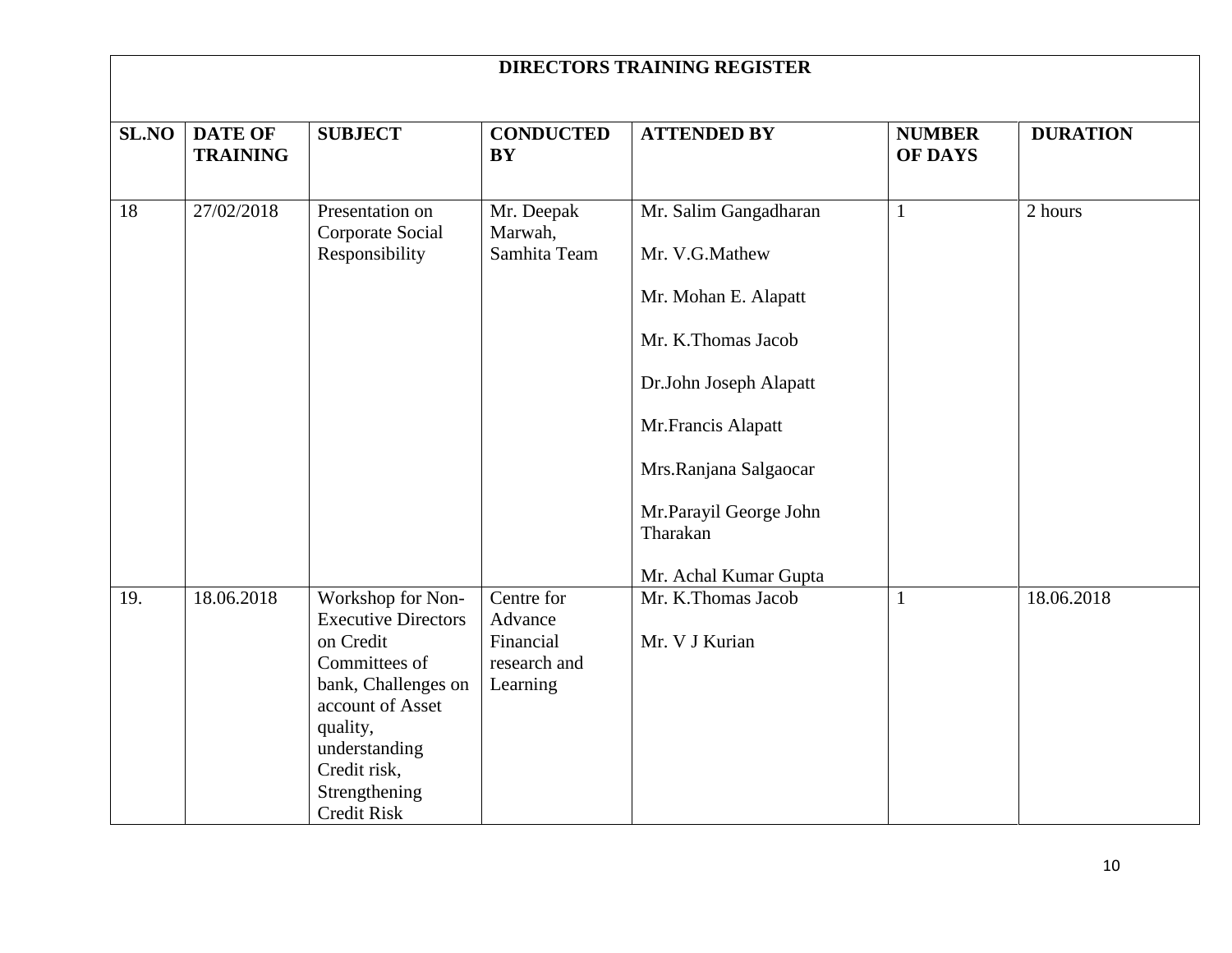|              |                                   |                                                                                                |                                                                                                          | <b>DIRECTORS TRAINING REGISTER</b>       |                                 |                           |
|--------------|-----------------------------------|------------------------------------------------------------------------------------------------|----------------------------------------------------------------------------------------------------------|------------------------------------------|---------------------------------|---------------------------|
| <b>SL.NO</b> | <b>DATE OF</b><br><b>TRAINING</b> | <b>SUBJECT</b>                                                                                 | <b>CONDUCTED</b><br><b>BY</b>                                                                            | <b>ATTENDED BY</b>                       | <b>NUMBER</b><br><b>OF DAYS</b> | <b>DURATION</b>           |
|              |                                   | Assessment etc                                                                                 |                                                                                                          |                                          |                                 |                           |
| 20           | 04.10.2018-<br>05.10.2018         | Certificate<br>programme in IT<br>and Cyber Security                                           | Institute for<br>Development and<br>Research in<br><b>Banking</b><br>Technology<br>(IDRBT),<br>Hyderabad | Mr. Salim Gangadharan<br>Dr. John Joseph | $\overline{2}$                  | 04.10.2018-<br>05.10.2018 |
| 21           | 29.10.2018-<br>30.10.2018         | Program for Non -<br><b>Executive Directors</b><br>on Audit & Risk<br>Management<br>Committees | Centre For<br>Advanced<br>Financial<br>Research and<br>Learning<br>(CAFRAL)                              | Mr. M George Korah                       | $\overline{2}$                  | 29.10.2018-<br>30.10.2018 |
| 22           | 14.11.2018                        | Program on<br><b>Operational Risk</b><br>management                                            | CAFRAL-<br>ReBIT                                                                                         | Mr V.G Mathew                            | 1                               | 14-11-2018                |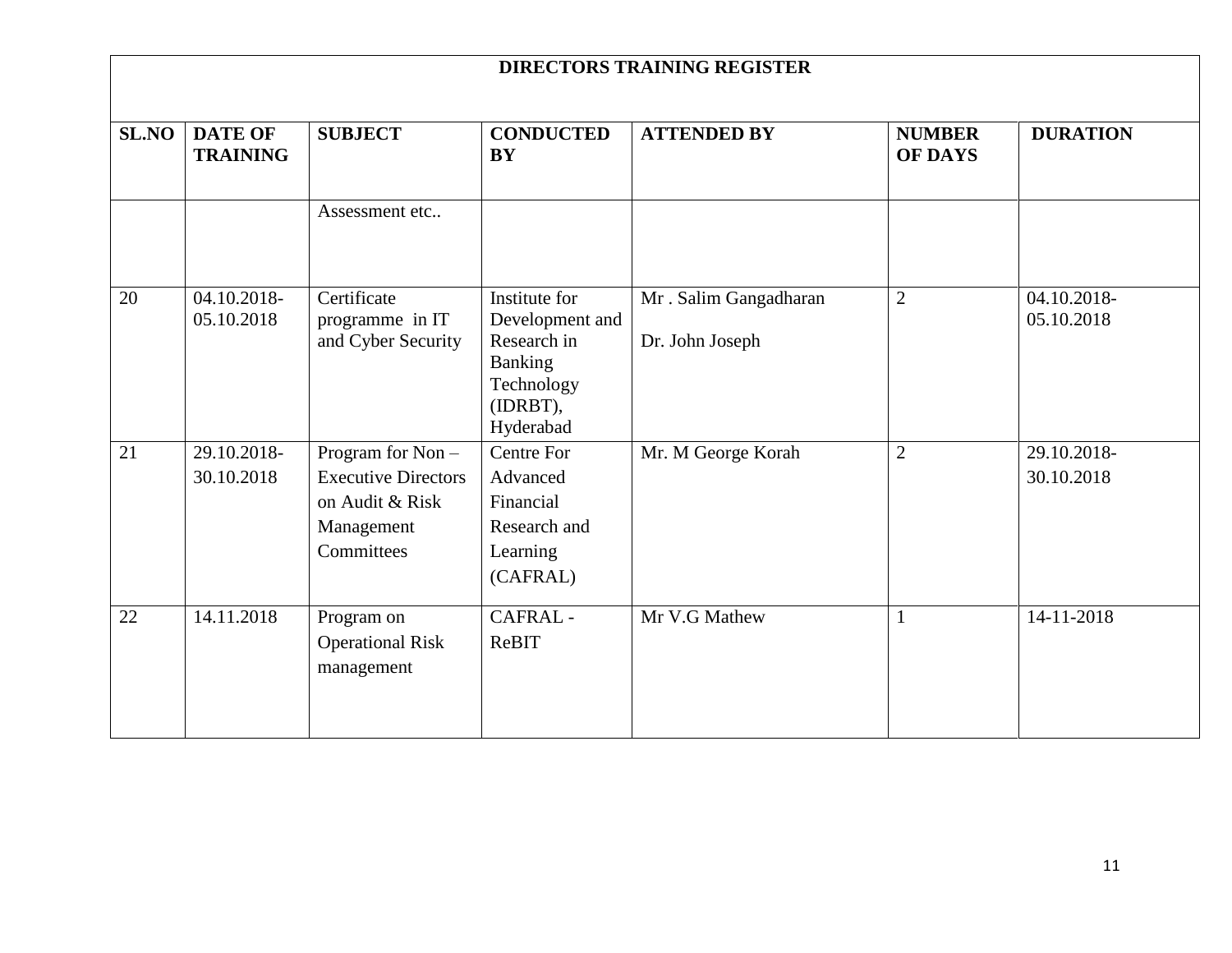|                    | <b>DIRECTORS TRAINING REGISTER</b>              |                                                                                                                                                     |                                                      |                                                                                                                                                                                            |                                                 |                          |  |  |
|--------------------|-------------------------------------------------|-----------------------------------------------------------------------------------------------------------------------------------------------------|------------------------------------------------------|--------------------------------------------------------------------------------------------------------------------------------------------------------------------------------------------|-------------------------------------------------|--------------------------|--|--|
| <b>SL.NO</b><br>23 | <b>DATE OF</b><br><b>TRAINING</b><br>07.12.2018 | <b>SUBJECT</b><br>Program on Roles,<br>Duties and<br>responsibilities of<br>Directors and Key<br>Managerial<br>Personnel Under the<br>companies Act | <b>CONDUCTED</b><br><b>BY</b><br>CS Chetan<br>Gandhi | <b>ATTENDED BY</b><br>Mr. Salim Gangadharan<br>Mr.V.G.Mathew<br>Dr. John Joseph Alapatt<br>Mr.Francis Alapatt<br>Mrs.Ranjana S Salgaocar                                                   | <b>NUMBER</b><br><b>OF DAYS</b><br>$\mathbf{1}$ | <b>DURATION</b><br>2 Hrs |  |  |
|                    |                                                 | ,2013, SEBI<br>Listing regulations<br>and other rules and<br>regulations<br>applicable to the<br><b>Banking Company</b>                             |                                                      | Mr. Achal Kumar Gupta<br>Mr. V.J Kurian<br>Mr. M. George Korah<br>Mr. Thomas Joseph K<br>Mr. G. Sivakumar<br>Mr. Reghunathan K N<br>Mr. Raphael T.J<br>Mr. Anto George T<br>Mrs. Chithra H |                                                 |                          |  |  |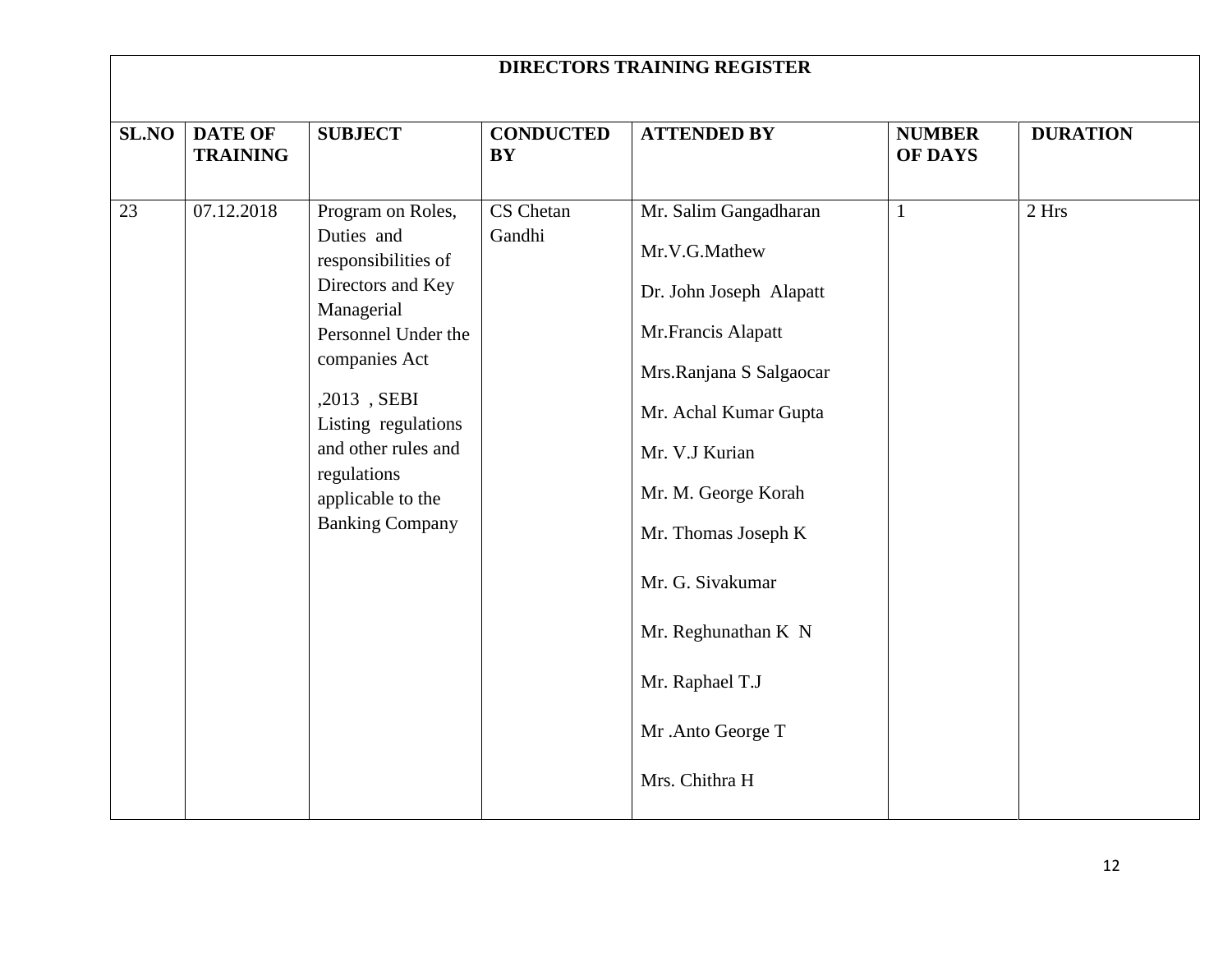| <b>DIRECTORS TRAINING REGISTER</b> |                                   |                                                                                      |                                                                                                   |                                             |                                 |                           |  |  |
|------------------------------------|-----------------------------------|--------------------------------------------------------------------------------------|---------------------------------------------------------------------------------------------------|---------------------------------------------|---------------------------------|---------------------------|--|--|
| SL.NO                              | <b>DATE OF</b><br><b>TRAINING</b> | <b>SUBJECT</b>                                                                       | <b>CONDUCTED</b><br><b>BY</b>                                                                     | <b>ATTENDED BY</b>                          | <b>NUMBER</b><br><b>OF DAYS</b> | <b>DURATION</b>           |  |  |
|                                    |                                   |                                                                                      |                                                                                                   | Mr Jimmy Mathew<br>Mr Biju E Punnachalil    |                                 |                           |  |  |
| 24                                 | $04.02.2019 -$<br>05.02.2019      | Certificate<br>programme in IT<br>and Cyber Security                                 | Institute for<br>Development and<br>Research in<br>Banking<br>Technology<br>(IDRBT),<br>Hyderabad | Mr. Achal Kumar Gupta<br>Mr. M George Korah | $\overline{2}$                  | 04.02.2019-<br>05.02.2019 |  |  |
| 25                                 | 15.02.2019-<br>17.02.2019         | IMA India's $23^{\text{rd}}$<br><b>Annual CFO Round</b><br>table 2019                | <b>IMA</b>                                                                                        | Mr. M.George Korah                          | 3                               | 15.02.2019-<br>17.02.2019 |  |  |
| 26                                 | 16.03.2019                        | Program on<br>Corporate<br>Governance:<br>Developing a skill<br>matrix for Directors | TKM Institute of<br>Management                                                                    | Mr.Francis Alapatt<br>Mr .M .George Korah   | $\mathbf{1}$                    | 16.03.2019                |  |  |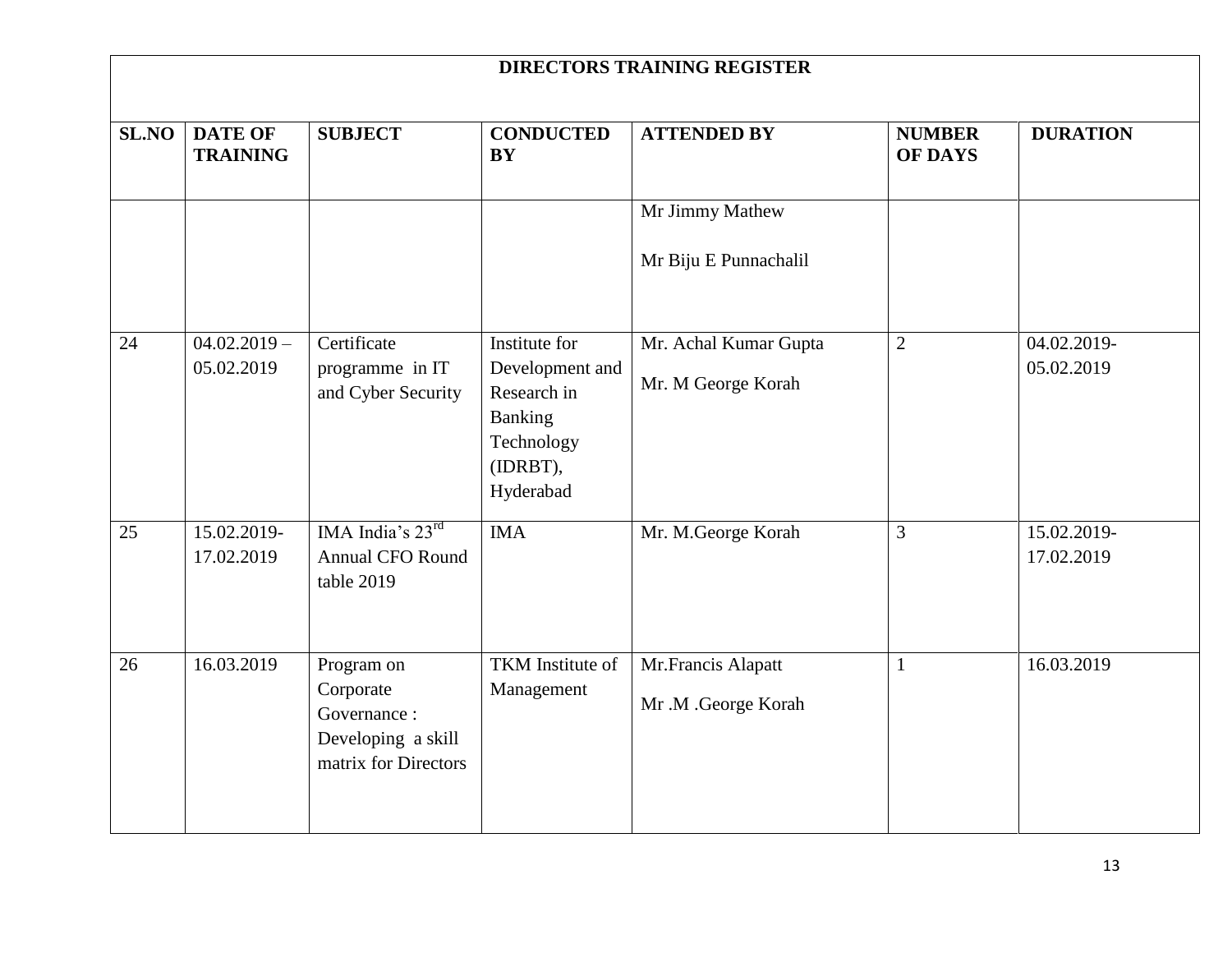| <b>DIRECTORS TRAINING REGISTER</b> |                                   |                                                                                      |                                                                                          |                                                                                                                                                                                                                               |                                 |                           |  |
|------------------------------------|-----------------------------------|--------------------------------------------------------------------------------------|------------------------------------------------------------------------------------------|-------------------------------------------------------------------------------------------------------------------------------------------------------------------------------------------------------------------------------|---------------------------------|---------------------------|--|
| <b>SL.NO</b>                       | <b>DATE OF</b><br><b>TRAINING</b> | <b>SUBJECT</b>                                                                       | <b>CONDUCTED</b><br><b>BY</b>                                                            | <b>ATTENDED BY</b>                                                                                                                                                                                                            | <b>NUMBER</b><br><b>OF DAYS</b> | <b>DURATION</b>           |  |
| 27                                 | 18-03-2019-<br>19-03-2019         | Program For Non<br><b>Executive Directors</b><br>on the Boards of the<br><b>Bank</b> | <b>CAFRAL</b>                                                                            | Mr M.George Korah                                                                                                                                                                                                             | $\mathbf{2}$                    | 18-03-2019-<br>19-03-2019 |  |
| 28                                 | 25-04-2019                        | Presentation on<br><b>Building Bank of</b><br>the Future                             | Mr.Mohan<br>Bhatia,<br>Fellow<br>,Distinguis -hed<br>Member Of<br><b>Technical Staff</b> | Mr. Salim Gangadharan<br>Mr.V.G.Mathew<br>Dr. John Joseph Alapatt<br>Mrs.Ranjana S Salgaocar<br>Mr. Parayil George John<br>Tharakan<br>Mr. Achal Kumar Gupta<br>Mr. V.J Kurian<br>Mr. M. George Korah<br>Mr.Pradeep M Godbole | $\mathbf{1}$                    | 2 Hrs                     |  |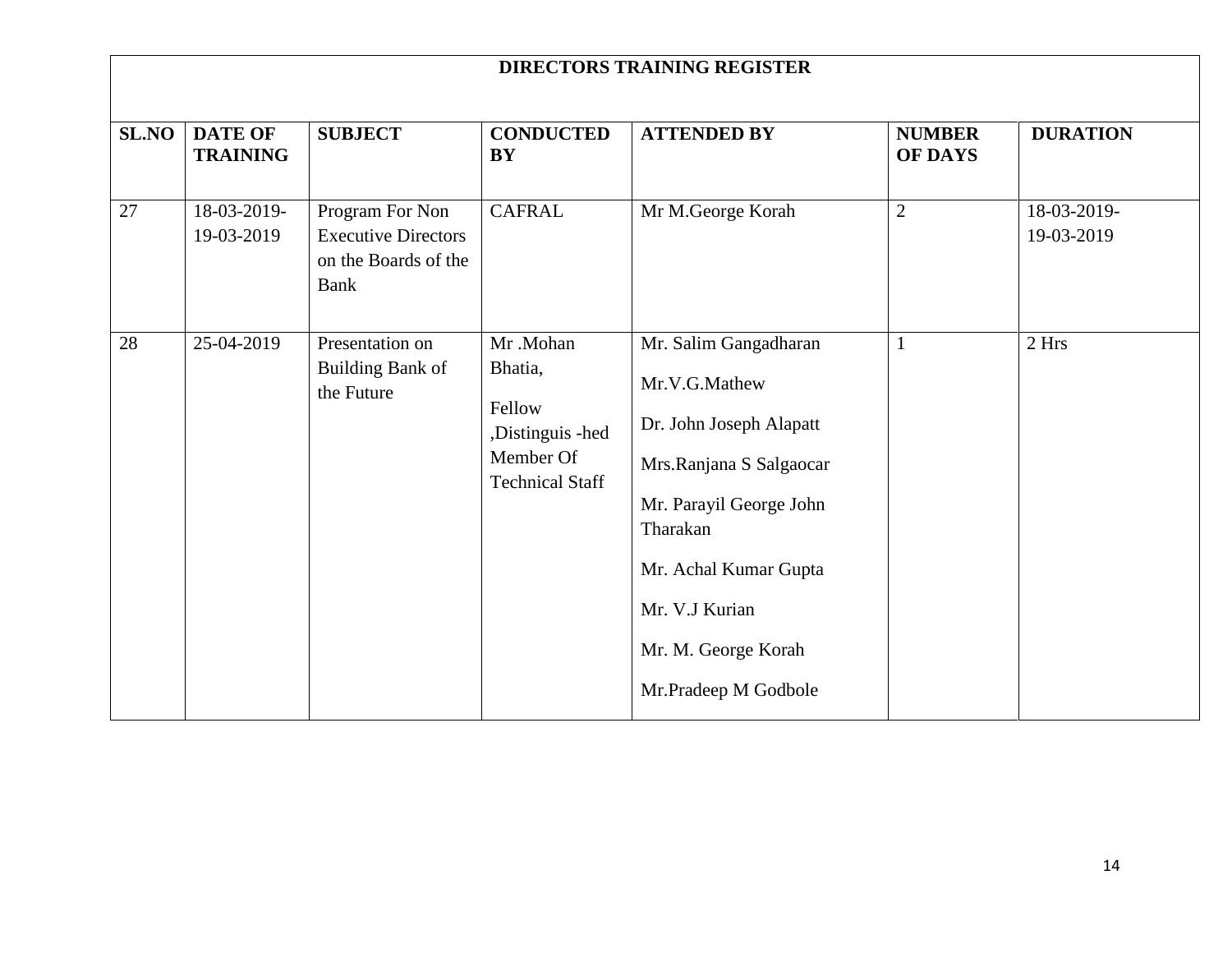| <b>DIRECTORS TRAINING REGISTER</b> |                                   |                                                      |                                                  |                                                                                                                                                                                                                                                                                                                                                 |                                 |                 |  |  |
|------------------------------------|-----------------------------------|------------------------------------------------------|--------------------------------------------------|-------------------------------------------------------------------------------------------------------------------------------------------------------------------------------------------------------------------------------------------------------------------------------------------------------------------------------------------------|---------------------------------|-----------------|--|--|
| <b>SL.NO</b>                       | <b>DATE OF</b><br><b>TRAINING</b> | <b>SUBJECT</b>                                       | <b>CONDUCTED</b><br><b>BY</b>                    | <b>ATTENDED BY</b>                                                                                                                                                                                                                                                                                                                              | <b>NUMBER</b><br><b>OF DAYS</b> | <b>DURATION</b> |  |  |
| 29                                 | 26-04-2019                        | Seminar on Risk<br>Governance, RBS<br>and Compliance | Ms.Uma<br>Shankar,<br>Executive<br>Director, RBI | Mr. Salim Gangadharan<br>Mr.V.G.Mathew<br>Dr. John Joseph Alapatt<br>Mr. Parayil George John<br>Tharakan<br>Mr. Achal Kumar Gupta<br>Mr. V.J Kurian<br>Mr. M. George Korah<br>Mr.Pradeep M Godbole<br>Mr. Thomas Joseph K<br>Mr. G. Sivakumar<br>Mr.Chandrasekhar Mukherjee<br>Mr. John Thomas<br>Mr .Benoy Varghese<br>Mr .Sanchay Kumar Sinha | $\mathbf{1}$                    | 1 Day           |  |  |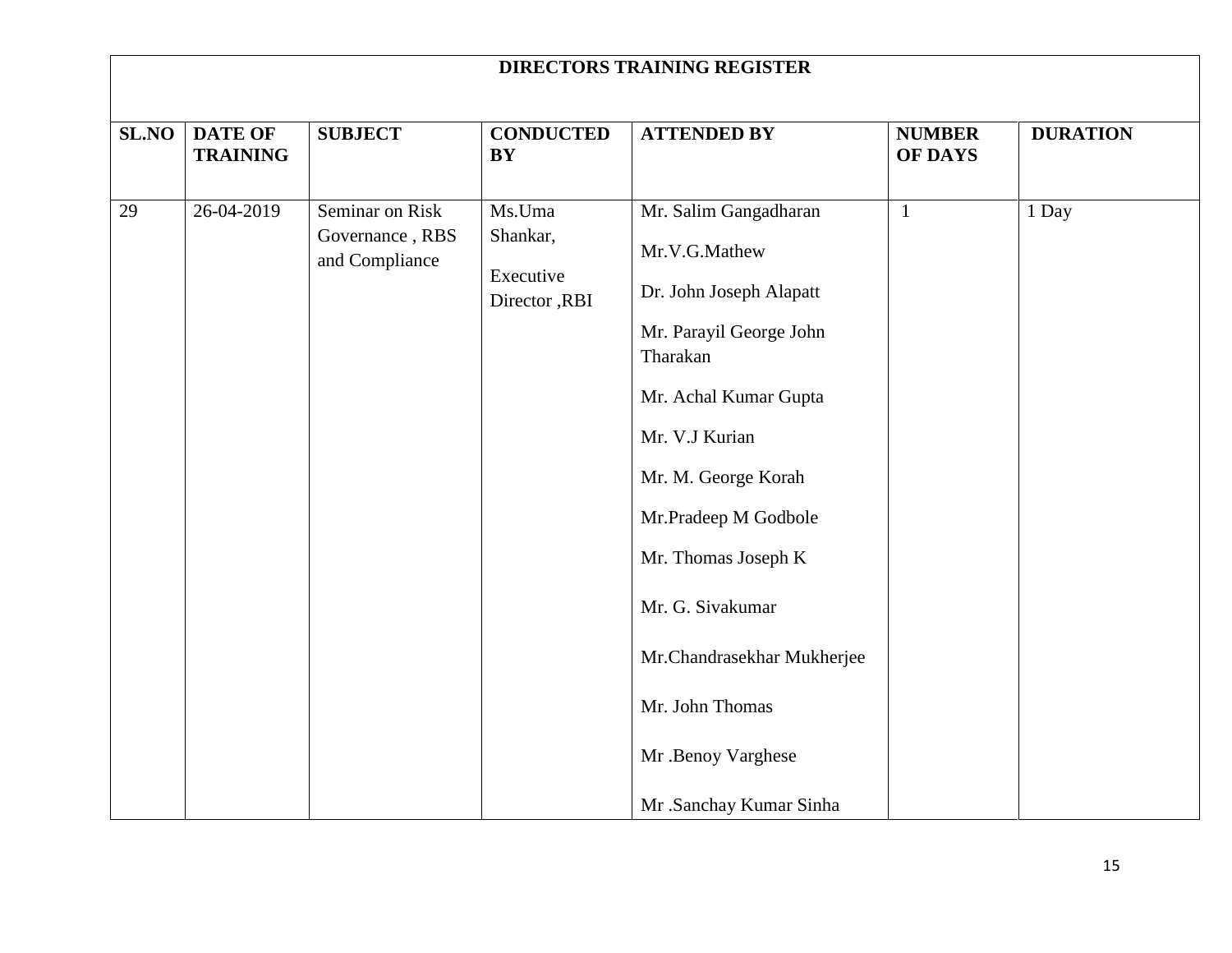| <b>DIRECTORS TRAINING REGISTER</b> |                                   |                                                      |                                                                                                   |                                                                                                                      |                                 |                           |  |
|------------------------------------|-----------------------------------|------------------------------------------------------|---------------------------------------------------------------------------------------------------|----------------------------------------------------------------------------------------------------------------------|---------------------------------|---------------------------|--|
| SL.NO                              | <b>DATE OF</b><br><b>TRAINING</b> | <b>SUBJECT</b>                                       | <b>CONDUCTED</b><br><b>BY</b>                                                                     | <b>ATTENDED BY</b>                                                                                                   | <b>NUMBER</b><br><b>OF DAYS</b> | <b>DURATION</b>           |  |
|                                    |                                   |                                                      |                                                                                                   | Mr .Anto George T<br>Mrs. Chithra H<br>Mr. Shibu K Thomas<br>Mr Jimmy Mathew<br>Mr Biju E Punnachalil<br>Mr Sibi .PM |                                 |                           |  |
| 30                                 | 19-06-2019-<br>20-06-2019         | Certificate<br>programme in IT<br>and Cyber Security | Institute for<br>Development and<br>Research in<br>Banking<br>Technology<br>(IDRBT),<br>Hyderabad | Mr. Pradeep M Godbole                                                                                                | $\sqrt{2}$                      | 19-06-2019-<br>20-06-2019 |  |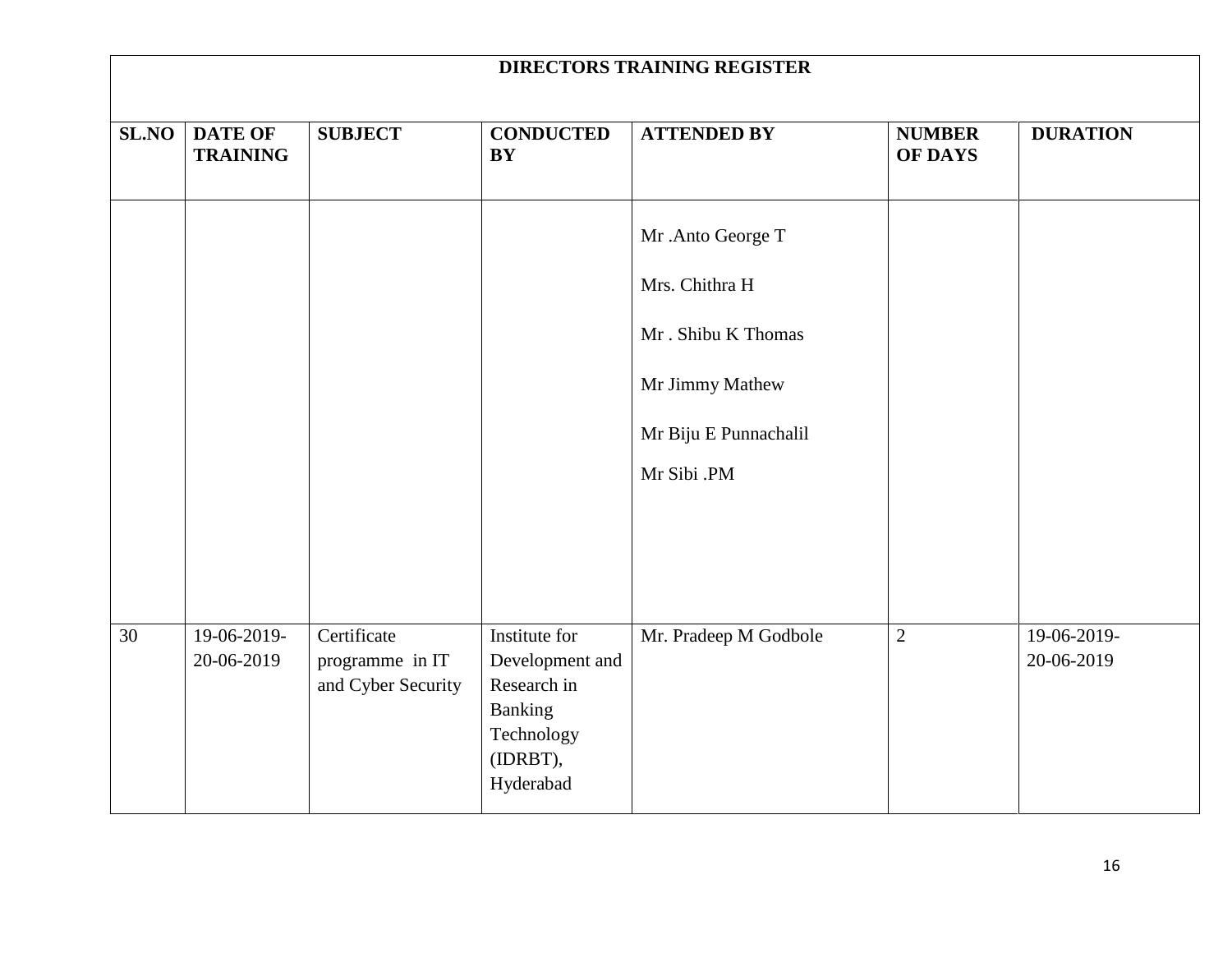| <b>DIRECTORS TRAINING REGISTER</b> |                                   |                                                                                               |                                                                             |                                                                                                                                                                                                                                                                                                                                                |                                 |                 |  |  |
|------------------------------------|-----------------------------------|-----------------------------------------------------------------------------------------------|-----------------------------------------------------------------------------|------------------------------------------------------------------------------------------------------------------------------------------------------------------------------------------------------------------------------------------------------------------------------------------------------------------------------------------------|---------------------------------|-----------------|--|--|
| SL.NO                              | <b>DATE OF</b><br><b>TRAINING</b> | <b>SUBJECT</b>                                                                                | <b>CONDUCTED</b><br><b>BY</b>                                               | <b>ATTENDED BY</b>                                                                                                                                                                                                                                                                                                                             | <b>NUMBER</b><br><b>OF DAYS</b> | <b>DURATION</b> |  |  |
| 31                                 | 15-01-2020                        | <b>IND AS 109 -</b><br>Implementation<br>Framework and<br><b>Impact Assessment</b>            | <b>APTIVAA</b><br>(APTIVAA<br>Consulting<br>Solutions Private<br>Limited)   | Mr. Salim Gangadharan<br>Mr. V G Mathew,<br>Dr. John Joseph Alapatt,<br>Mr. Francis Alapatt,<br>Mr P G John Tharakan,<br>Mr Achal Kumar Gupta<br>Mr. V.J. Kurian,<br>Mr. M.George Korah,<br>Mr. Pradeep M Godbole,<br>Mr. Thomas Joseph K<br>Mr. G. Sivakumar,<br>Mr. Reghunathan K N<br>Mr. Raphael T.J.<br>Ms. Chithra H<br>Mr. Jimmy Mathew | $1$ day                         | 2 Hrs           |  |  |
| 32                                 | 05-02-2020                        | Program for Non-<br><b>Executive Chairmen</b><br>& Directors on the<br><b>Boards of Banks</b> | Centre for<br>Advanced<br>Financial<br>Research and<br>Learning<br>(CAFRAL) | Mr. M George Korah                                                                                                                                                                                                                                                                                                                             | 1 Day                           | 1 Day           |  |  |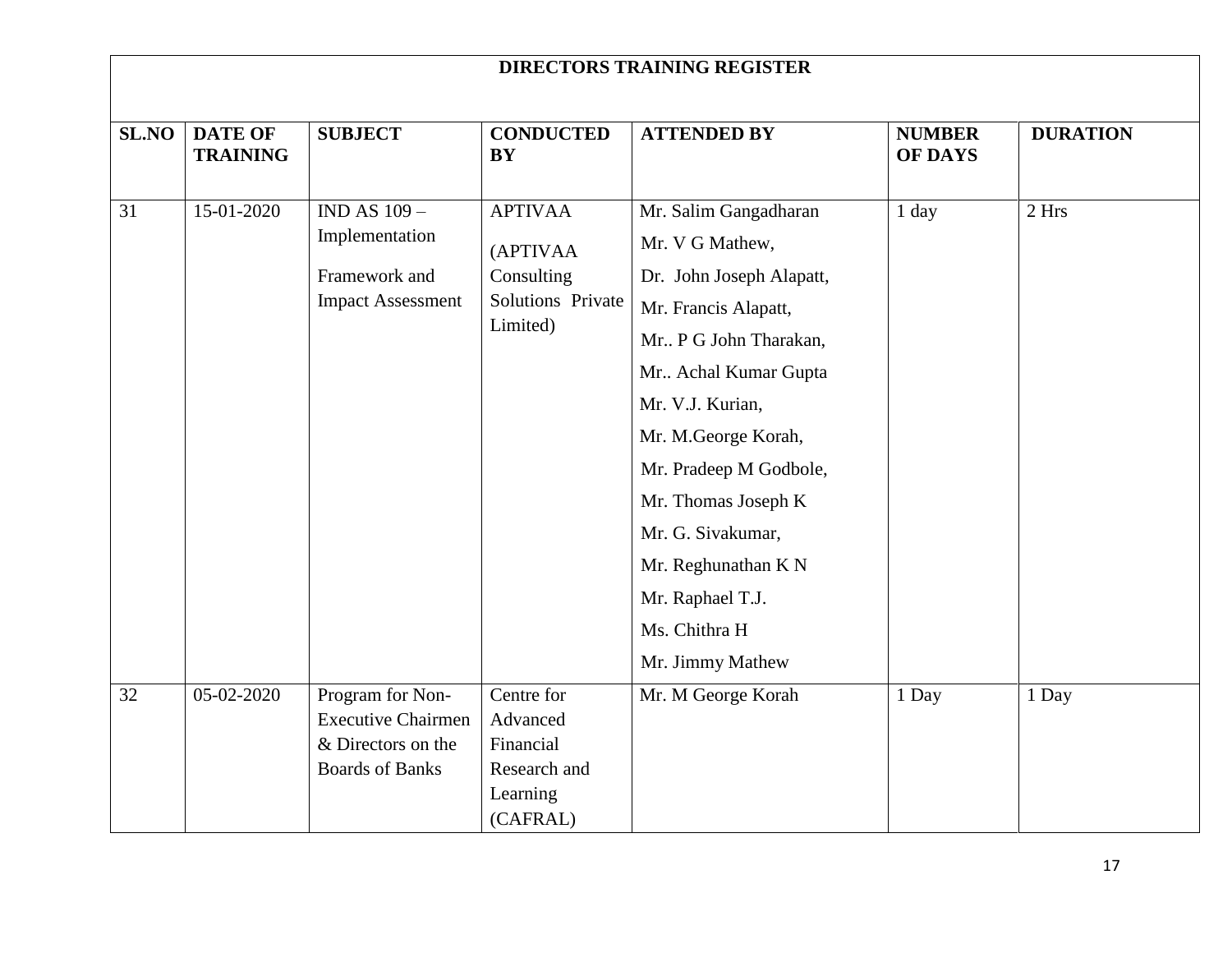|              | <b>DIRECTORS TRAINING REGISTER</b> |                                                                                                                         |                                                                                                   |                                                                                                                                                                                                                                                      |                                 |                 |  |  |  |
|--------------|------------------------------------|-------------------------------------------------------------------------------------------------------------------------|---------------------------------------------------------------------------------------------------|------------------------------------------------------------------------------------------------------------------------------------------------------------------------------------------------------------------------------------------------------|---------------------------------|-----------------|--|--|--|
| <b>SL.NO</b> | <b>DATE OF</b><br><b>TRAINING</b>  | <b>SUBJECT</b>                                                                                                          | <b>CONDUCTED</b><br><b>BY</b>                                                                     | <b>ATTENDED BY</b>                                                                                                                                                                                                                                   | <b>NUMBER</b><br><b>OF DAYS</b> | <b>DURATION</b> |  |  |  |
| 33           | 08-08-2020 to<br>09-08-2020        | <b>ID Proficiency Test</b><br>Training programme<br>of IOD                                                              | Institute of<br>Directors (IOD)                                                                   | Mr. M George Korah<br>Mr P G John Tharakan,                                                                                                                                                                                                          | 2 days                          | 2 days          |  |  |  |
| 34           | $12 - 11 - 2020$                   | How to make use of<br>Bank's proposed<br>subsidiary Company<br>as a digital and<br>alternative<br>distribution Channel. | Mr. Pankaj<br>Sharma,<br>COO, RBL Bank                                                            | Mr. Salim Gangadharan<br>Mr. Murali Ramakrishnan,<br>Mr. Francis Alapatt,<br>Mrs. Ranjana S Salgaocar<br>Mr P G John Tharakan,<br>Mr. V.J. Kurian,<br>Mr. M.George Korah,<br>Mr. Pradeep M Godbole,<br>Mr. Paul Antony,<br>Mr. R A Sankara Narayanan | $1$ day                         | 1 day           |  |  |  |
| 35           | 03-12-2020 &<br>04-12-2020         | Online certification<br>programme in it and<br>cyber security for<br>board members                                      | Institute for<br>Development and<br>Research in<br>Banking<br>Technology<br>(IDRBT),<br>Hyderabad | Mr. Paul Antony                                                                                                                                                                                                                                      | 2 days                          | 2 days          |  |  |  |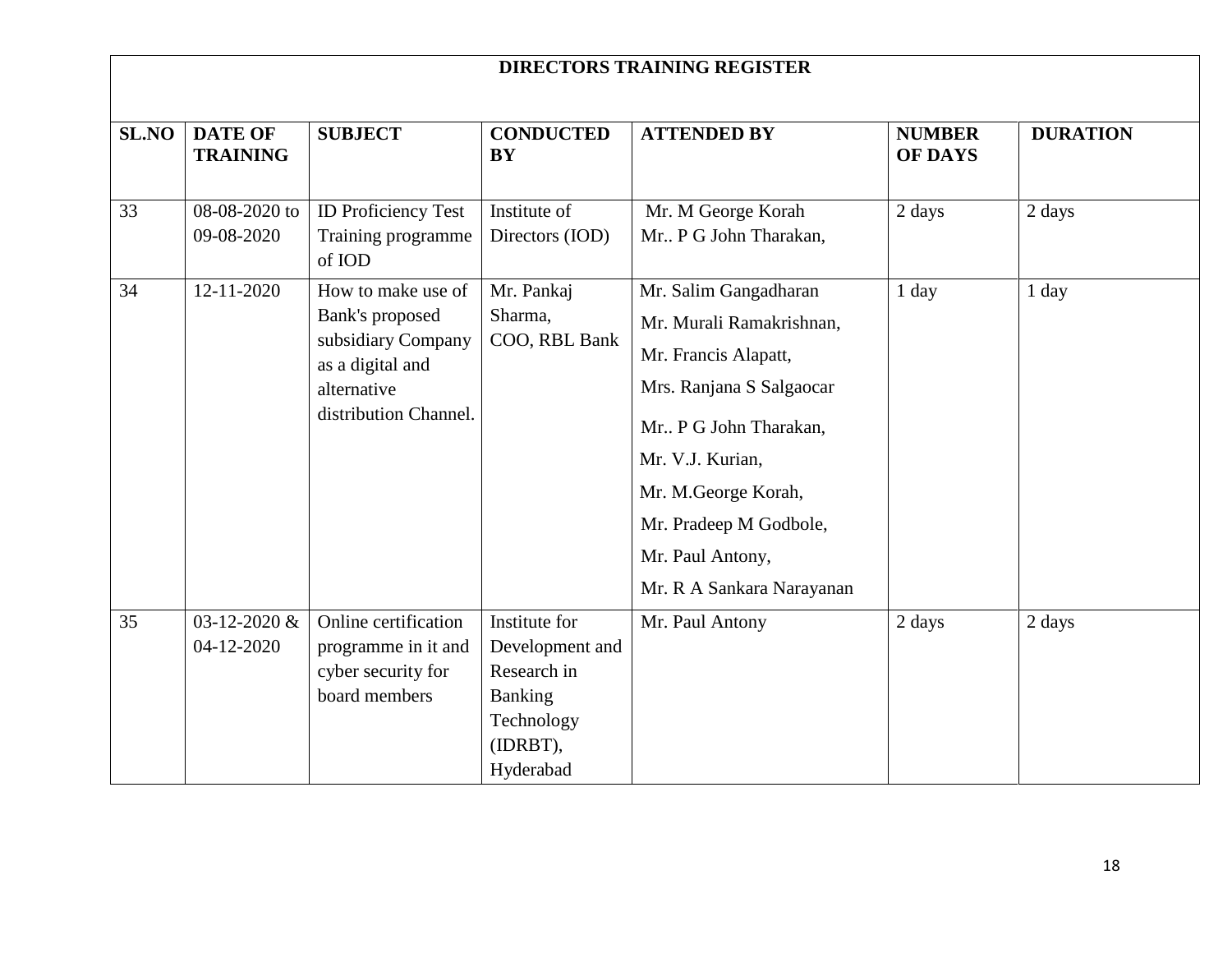| <b>DIRECTORS TRAINING REGISTER</b> |                                   |                                                                                                                  |                                                                                                       |                                                                                                                                                                                                                                                      |                                 |                 |  |
|------------------------------------|-----------------------------------|------------------------------------------------------------------------------------------------------------------|-------------------------------------------------------------------------------------------------------|------------------------------------------------------------------------------------------------------------------------------------------------------------------------------------------------------------------------------------------------------|---------------------------------|-----------------|--|
| <b>SL.NO</b>                       | <b>DATE OF</b><br><b>TRAINING</b> | <b>SUBJECT</b>                                                                                                   | <b>CONDUCTED</b><br><b>BY</b>                                                                         | <b>ATTENDED BY</b>                                                                                                                                                                                                                                   | <b>NUMBER</b><br><b>OF DAYS</b> | <b>DURATION</b> |  |
| 36                                 | 25-01-2021                        | Session for Board<br>Members on Cyber<br>Security and Risk<br>Governance                                         | IIM Bangalore -<br><b>CCGC</b>                                                                        | Mr P G John Tharakan,<br>Mr. Pradeep M Godbole                                                                                                                                                                                                       | $1$ day                         | 1 day           |  |
| 37                                 | 15-07 2021                        | Training session on<br>Cyber security and<br>Banking<br>Technology<br>in<br>general by Prof. H.<br>Krishnamurthy | Prof. H.<br>Krishnamurthy                                                                             | Mr. Salim Gangadharan<br>Mr. Murali Ramakrishnan,<br>Mr. Francis Alapatt,<br>Mrs. Ranjana S Salgaocar<br>Mr P G John Tharakan,<br>Mr. V.J. Kurian,<br>Mr. M.George Korah,<br>Mr. Pradeep M Godbole,<br>Mr. Paul Antony,<br>Mr. R A Sankara Narayanan | $1$ day                         | 1 day           |  |
| 38                                 | 26.11.2021                        | Session on Fraud<br>Control                                                                                      | GD<br>Balasubramaniam<br><b>CFE</b><br>Group Head Credit<br>Fraud<br>Management at<br><b>DBS</b> Bank | Mr. Salim Gangadharan<br>Mr. Murali Ramakrishnan,<br>Mr P G John Tharakan,<br>Mr. V.J. Kurian,<br>Mr. M.George Korah,                                                                                                                                |                                 |                 |  |